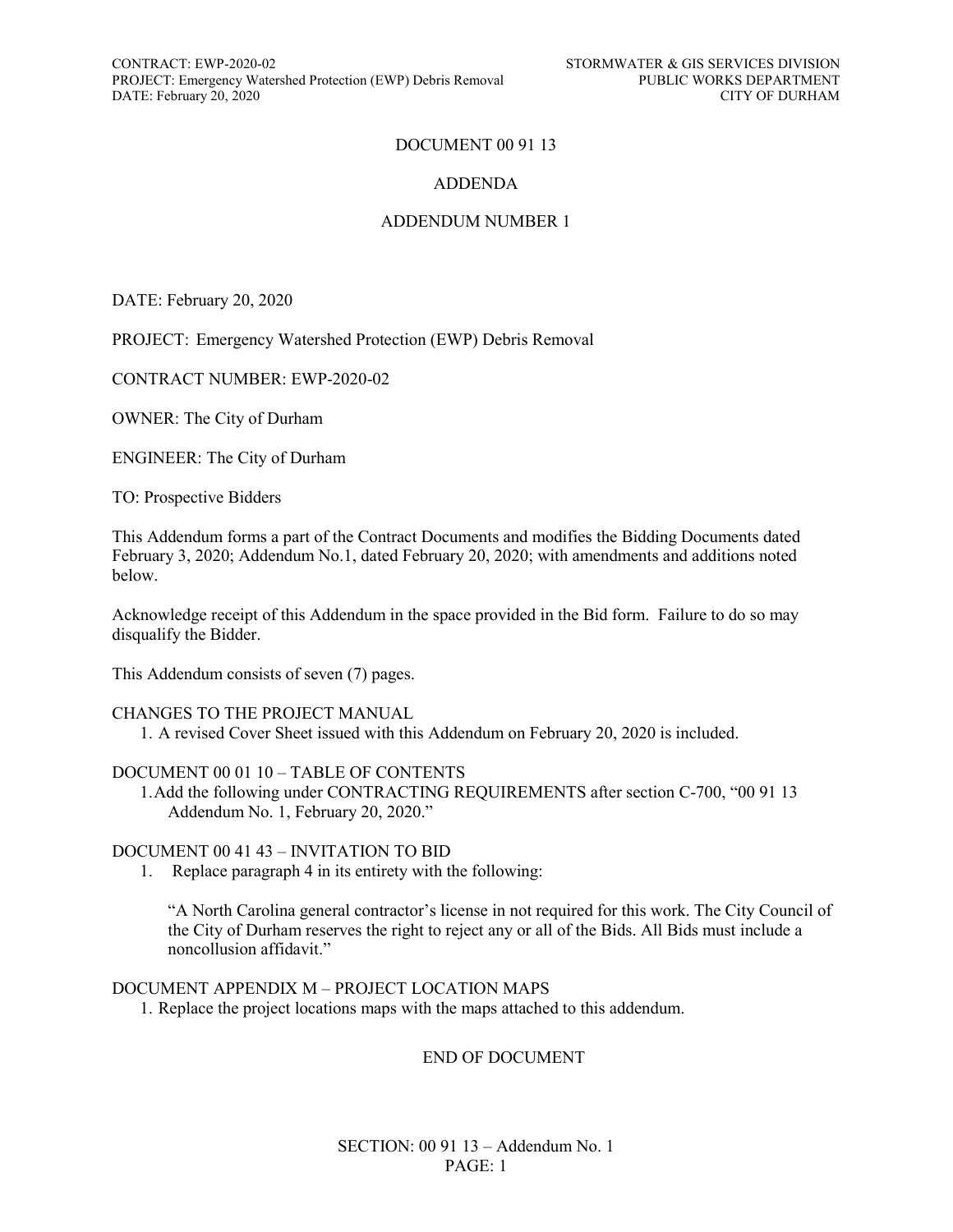## **CITY OF DURHAM, NORTH CAROLINA**

# **PROJECT MANUAL**

### **INCLUDING**

### **BIDDING DOCUMENTS, CONTRACT DOCUMENTS, AND TECHNICAL SPECIFICATIONS**

**FOR** 



## **CONTRACT: EWP-2020-02**

**February 3, 2020** 

# **Revised: February 20, 2020**

**Project: Emergency Watershed Protection (EWP) Debris Removal Stormwater & GIS Services Division Public Works Department 101 City Hall Plaza, Durham, North Carolina 27701**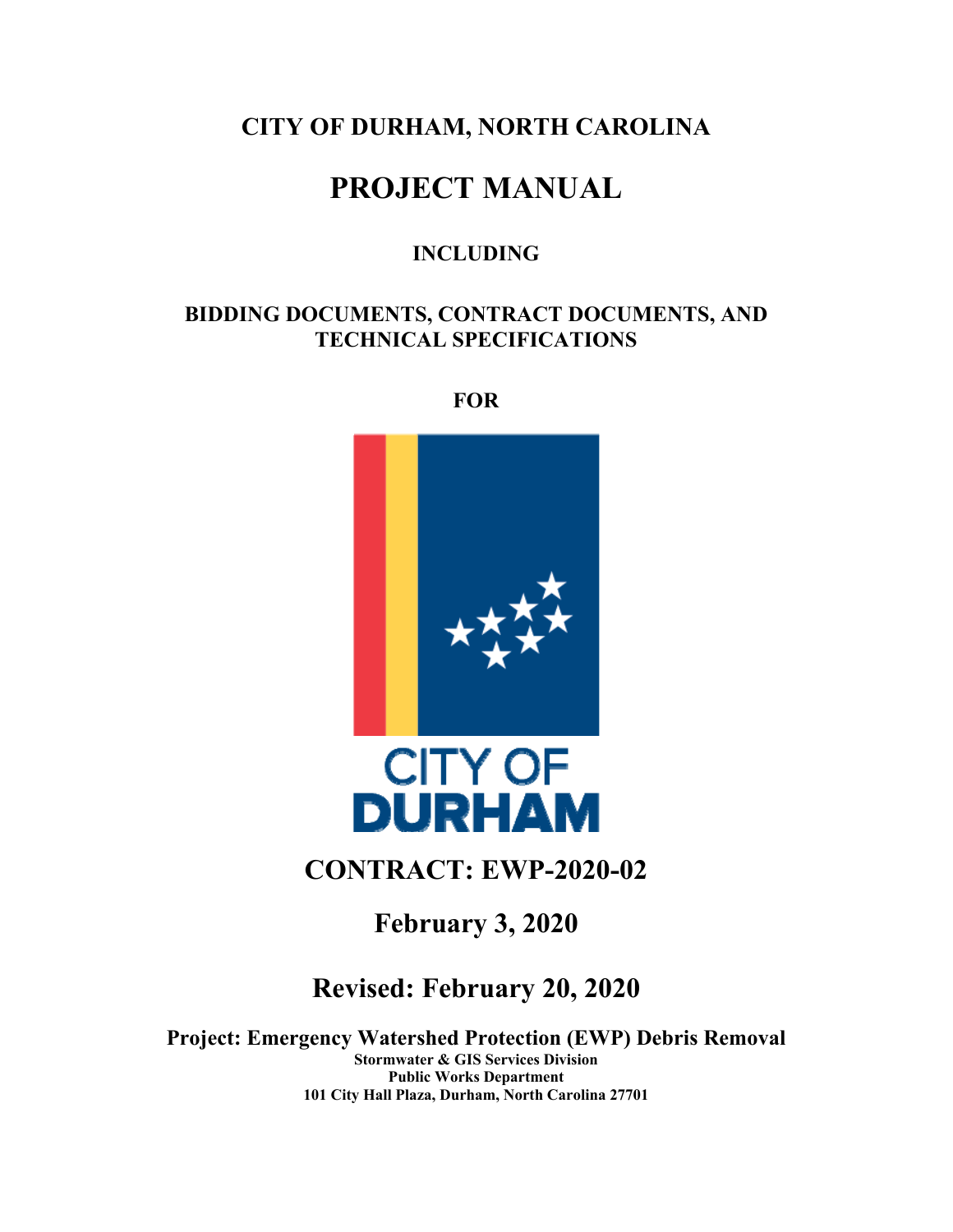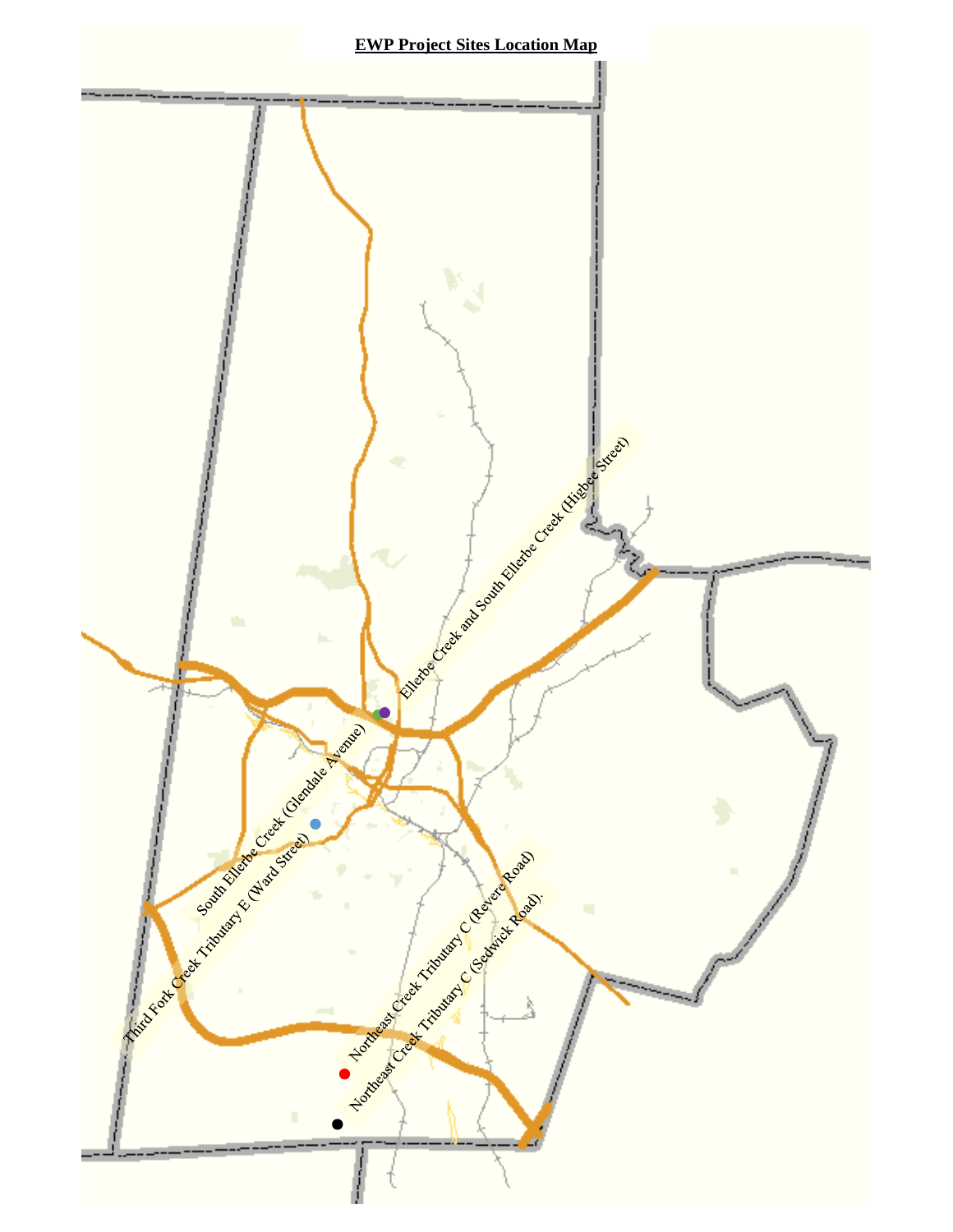South Ellerbe Creek (Glendale Avenue, DSR 57)

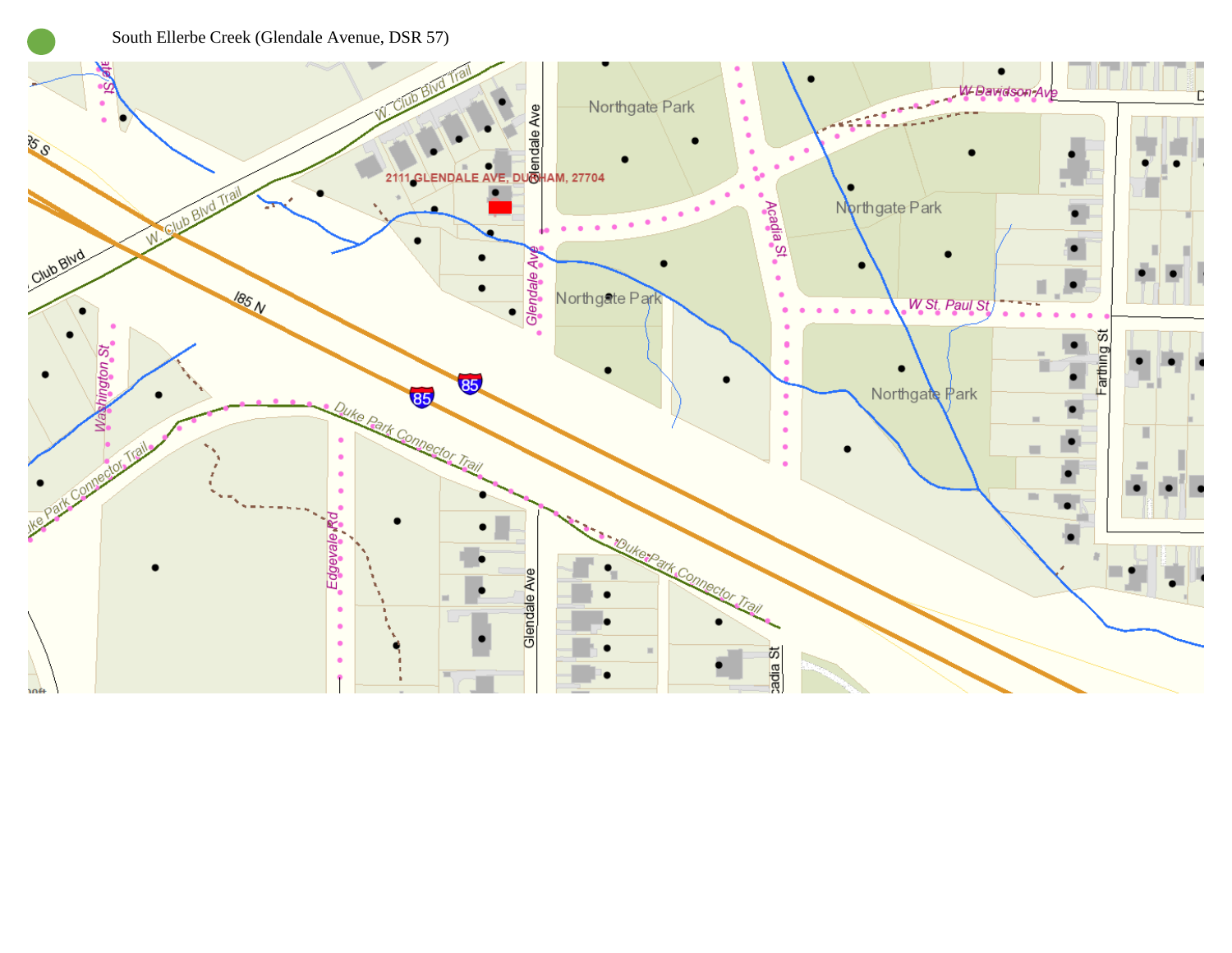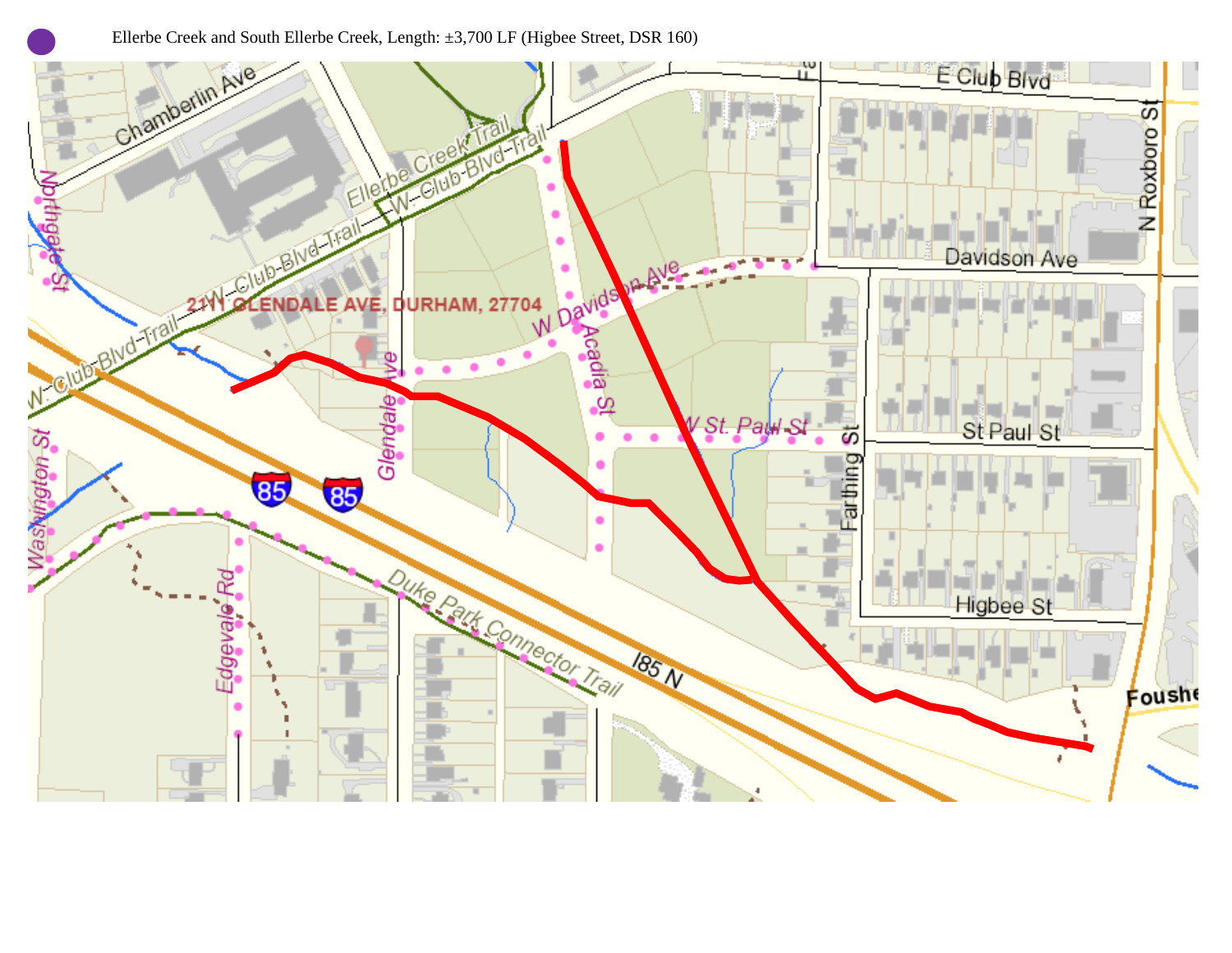Northeast Creek Tributary C, Length: ±1,600 LF (Sedwick Road, DSR 161)

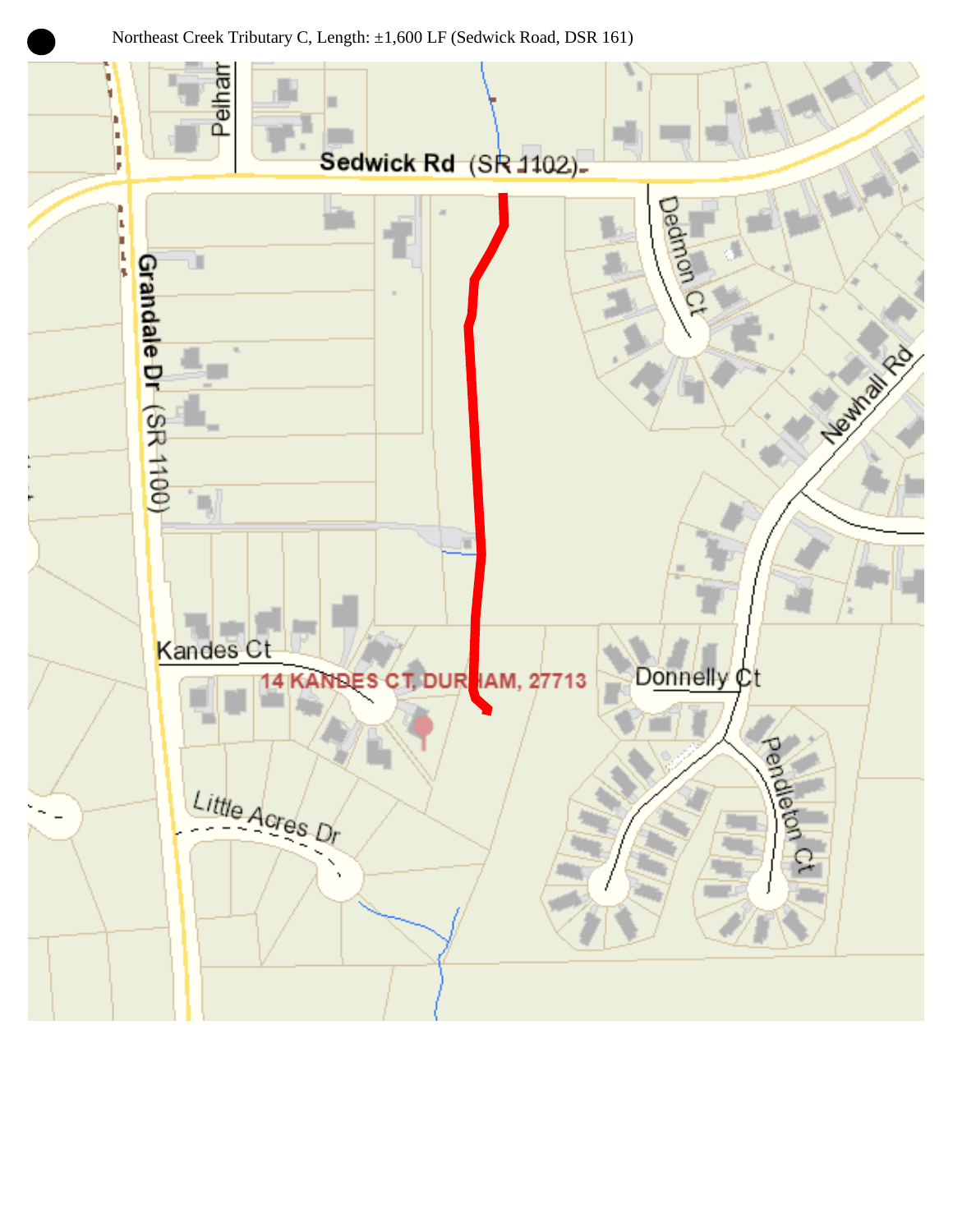## Northeast Creek Tributary C, Length: ±200 LF (Revere Road, DSR 194)